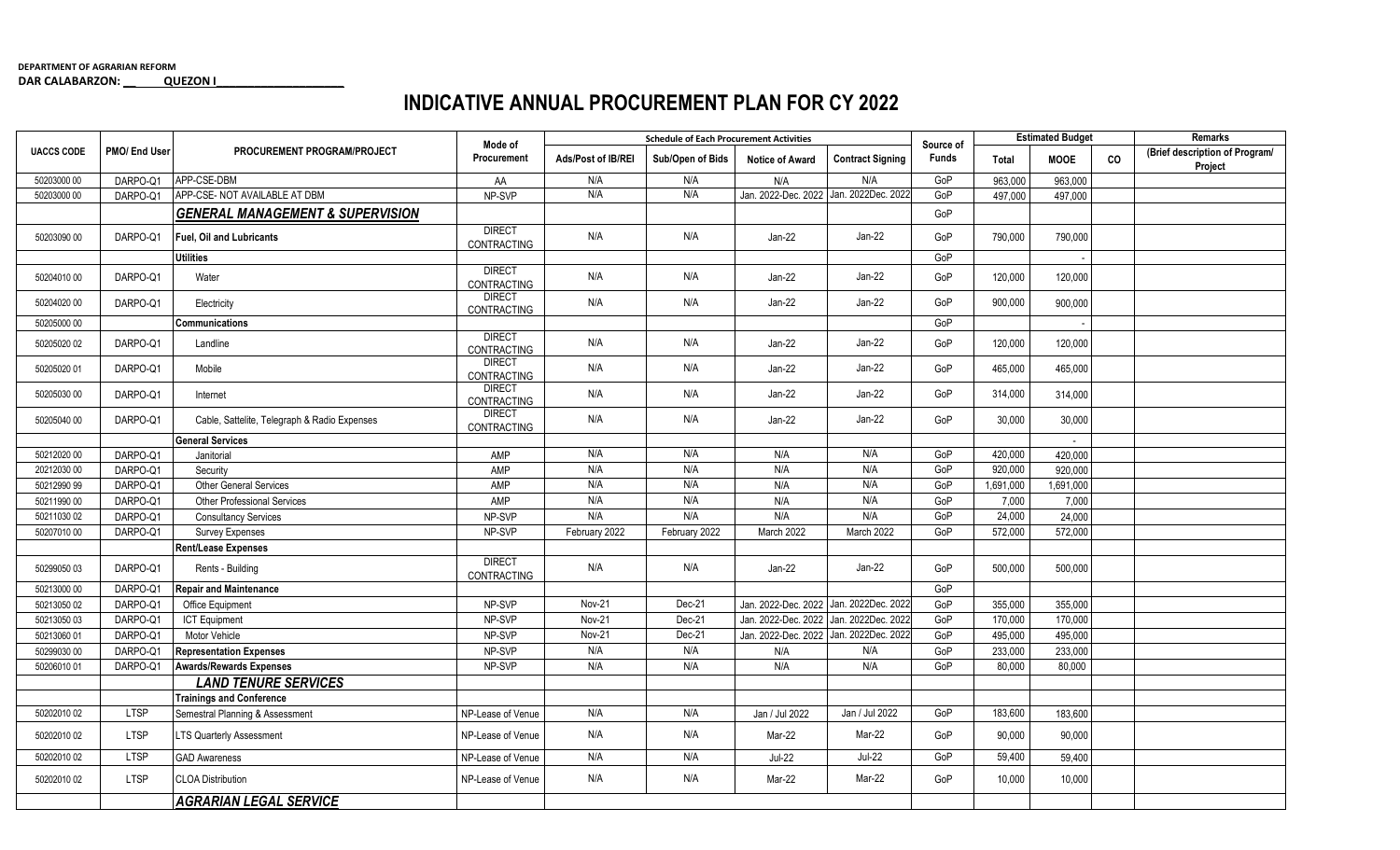| <b>UACCS CODE</b> | PMO/ End User  | PROCUREMENT PROGRAM/PROJECT                                                                                 | Mode of<br>Procurement | <b>Schedule of Each Procurement Activities</b> |                  |                                 |                                 | Source of | <b>Estimated Budget</b> |             |    | Remarks                                   |
|-------------------|----------------|-------------------------------------------------------------------------------------------------------------|------------------------|------------------------------------------------|------------------|---------------------------------|---------------------------------|-----------|-------------------------|-------------|----|-------------------------------------------|
|                   |                |                                                                                                             |                        | Ads/Post of IB/REI                             | Sub/Open of Bids | <b>Notice of Award</b>          | <b>Contract Signing</b>         | Funds     | <b>Total</b>            | <b>MOOE</b> | CO | (Brief description of Program/<br>Project |
|                   |                | <b>DARAB</b>                                                                                                |                        |                                                |                  |                                 |                                 |           |                         |             |    |                                           |
|                   |                | <b>Trainings and Conference</b>                                                                             |                        |                                                |                  |                                 |                                 |           |                         |             |    |                                           |
| 50202010 02       | ALS            | Strategic Planning/Workshop 1st, 2nd, 3rd and 4th Quarter<br>Assessment/Fast-tracking/Harmonization of Data | NP-Lease of Venue      | N/A                                            | N/A              | March, June, Sept &<br>Dec 2022 | March, June, Sept<br>& Dec 2022 | GoP       | 21,600                  | 21,600      |    |                                           |
| 50202010 02       | $\mathsf{ALS}$ | Tri-Sectoral diialog Between the PARAD Office, LTSP & ALS of<br>DAR Q1                                      | NP-Lease of Venue      | N/A                                            | N/A              | Apr-22                          | Apr-22                          | GoP       | 10,800                  | 10,800      |    |                                           |
| 50202010 02       | ALS            | <b>GAD Awareness</b>                                                                                        | NP-Lease of Venue      | N/A                                            | N/A              | $Oct-22$                        | $Oct-22$                        | GoP       | 16,200                  | 16,200      |    |                                           |
| 50202010 02       | ALS            | Quarterly Meeting of PARAD, COB, Sheriff & LCMS Point<br>Person/Assessment cum LCMS Database Updating       | NP-Lease of Venue      | N/A                                            | N/A              | Jan-Dec 2022                    | Jan-Dec 2022                    | GoP       | 20,000                  | 20,000      |    |                                           |
| 50202010 02       | ALS            | Senior Citizen/PWD Activity                                                                                 | NP-SVP                 | N/A                                            | N/A              | March, June, Sept &<br>Dec 2022 | h, June, Sept & Dec             | GoP       | 7,500                   | 7,500       |    |                                           |
|                   |                | <b>LEGAL</b>                                                                                                |                        |                                                |                  |                                 |                                 |           |                         |             |    |                                           |
| 50202010 02       | ALS            | <b>Monthly Meeting</b>                                                                                      | NP-SVP                 | N/A                                            | N/A              | Jan-Dec 2022                    | Jan-Dec 2022                    | GoP       | 60,000                  | 60,000      |    |                                           |
| 50202010 02       | <b>ALS</b>     | First Semester Assessment cum Fastracking                                                                   | NP-Lease of Venue      | N/A                                            | N/A              | Mar-22                          | Mar-22                          | GoP       | 28,800                  | 28,800      |    |                                           |
| 50202010 02       | <b>ALS</b>     | GAD                                                                                                         | NP-Lease of Venue      | N/A                                            | N/A              | Mar-22                          | Mar-22                          | GoP       | 73,050                  | 73,050      |    |                                           |
| 50202010 02       | <b>ALS</b>     | Semestral Assessment and Fastracking                                                                        | NP-Lease of Venue      | N/A                                            | N/A              | <b>Jul-22</b>                   | <b>Jul-22</b>                   | GoP       | 28,800                  | 28,800      |    |                                           |
| 50202010 02       | ALS            | Third Quarter Asessment cum Fastracking                                                                     | NP-Lease of Venue      | N/A                                            | N/A              | Sep-22                          | Sep-22                          | GoP       | 38,150                  | 38,150      |    |                                           |
| 50202010 02       | ALS            | Year-End Assessment cum Fastracking                                                                         | NP-Lease of Venue      | N/A                                            | N/A              | Dec-22                          | Dec-22                          | GoP       | 43,200                  | 43,200      |    |                                           |
|                   |                | <b>AGRARIAN REFORM BENEFICIARIES DEVELOPMENT AND</b>                                                        |                        |                                                |                  |                                 |                                 |           |                         |             |    |                                           |
|                   |                | <b>SUSTAINABILITY PROGRAM</b>                                                                               |                        |                                                |                  |                                 |                                 |           |                         |             |    |                                           |
|                   |                | <b>Trainings and Conference</b>                                                                             |                        |                                                |                  |                                 |                                 |           |                         |             |    |                                           |
| 50202010 02       | <b>ARBDSP</b>  | Capacity Development on Organizational Bldg. & Management<br>and Governance Related Activities              | NP-SVP                 | N/A                                            | N/A              | Jan-Dec 2022                    | Jan-Dec 2022                    | GoP       | 388,000                 | 388,000     |    | On-site/different barangays               |
| 50202010 02       | <b>ARBDSP</b>  | <b>Training on Product Development</b>                                                                      | NP-SVP                 | N/A                                            | N/A              | Jan-Dec 2022                    | Jan-Dec 2022                    | GoP       | 15,000                  | 15,000      |    | On-site                                   |
| 50202010 02       | <b>ARBDSP</b>  | <b>Training on MicroFinance Program</b>                                                                     | NP-SVP                 | N/A                                            | N/A              | Jan-Dec 2022                    | Jan-Dec 2022                    | GoP       | 35,000                  | 35,000      |    | On-site                                   |
| 50202010 02       | <b>ARBDSP</b>  | Upgrading of Coffee Production under VLFED                                                                  | NP-SVP                 | N/A                                            | N/A              | Jan-Dec 2022                    | Jan-Dec 2022                    | GoP       | 150,000                 | 150,000     |    | On-site                                   |
| 50202010 02       | <b>ARBDSP</b>  | Small Claims Seminar cum Policy Enhancement under PBD<br>Lawyering                                          | NP-SVP                 | N/A                                            | N/A              | Jan-Dec 2022                    | Jan-Dec 2022                    | GoP       | 20,000                  | 20,000      |    | On-site                                   |
| 50202010 02       | <b>ARBDSP</b>  | Training on 8 Steps Clustering Approach under LINKSFARMM (2<br>sites)                                       | NP-SVP                 | N/A                                            | N/A              | Jan-Dec 2022                    | Jan-Dec 2022                    | GoP       | 234,000                 | 234,000     |    | On-site                                   |
| 50202010 02       | <b>ARBDSP</b>  | Farm Business School Sessions 1-25                                                                          | NP-SVP                 | N/A                                            | N/A              | Jan-Dec 2022                    | Jan-Dec 2022                    | GoP       | 40,000                  | 40,000      |    | On-site                                   |
| 50202010 02       | <b>ARBDSP</b>  | Financial cum Risk Management Seminar under APCP                                                            | NP-SVP                 | N/A                                            | N/A              | Jan-Dec 2022                    | Jan-Dec 2022                    | GoP       | 50,000                  | 50,000      |    | On-site                                   |
| 50202010 02       | ARBDSP         | Seminar on Climate Change/Sustainable Livelihood Support for<br><b>Disaster Affected Areas</b>              | NP-SVP                 | N/A                                            | N/A              | Jan-Dec 2022                    | Jan-Dec 2022                    | GoP       | 120,000                 | 120,000     |    | On-site                                   |
| 50202010 02       | <b>ARBDSP</b>  | Seminar on Climate-Smart Agriculture/Major Crop Based Block<br>Farm Farm Productivity Enhancement Orogram   | NP-SVP                 | N/A                                            | N/A              | Jan-Dec 2022                    | Jan-Dec 2022                    | GoP       | 180,000                 | 180,000     |    | On-Site                                   |
| 50202010 02       | <b>ARBDSP</b>  | Training on Wash-Focused Enterprise                                                                         | NP-SVP                 | N/A                                            | N/A              | Jan-Dec 2022                    | Jan-Dec 2022                    | GoP       | 20,000                  | 20,000      |    | On-Site                                   |
| 50202010 02       | <b>ARBDSP</b>  | Conduct of Gender Responsive Enterprise Development Training   NP-Lease of Venue                            |                        | N/A                                            | N/A              | Jan-Dec 2022                    | Jan-Dec 2022                    | GoP       | 32,000                  | 32,000      |    | For GAD                                   |
| 50202010 02       | <b>ARBDSP</b>  | Conduct of Activity for Senior Citizens/PWD                                                                 | NP-Lease of Venue      | N/A                                            | N/A              | Jan-Dec 2022                    | Jan-Dec 2022                    | GoP       | 64,000                  | 64,000      |    | For SC/PWD                                |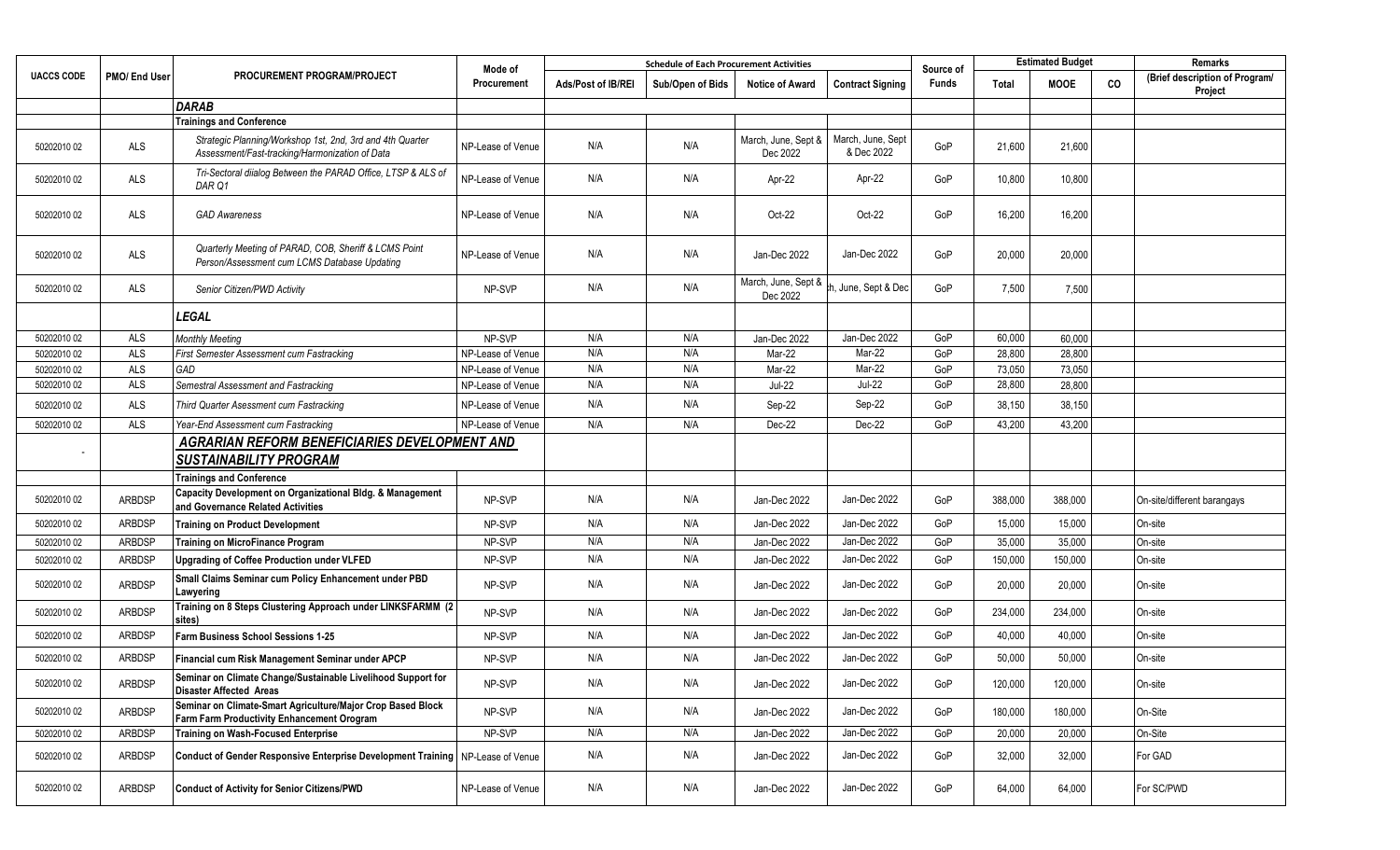| <b>UACCS CODE</b> | PMO/ End User | <b>PROCUREMENT PROGRAM/PROJECT</b>                              | Mode of<br>Procurement | <b>Schedule of Each Procurement Activities</b> |                  |                        |                         |                           | <b>Estimated Budget</b> |             |           | <b>Remarks</b>                                                 |
|-------------------|---------------|-----------------------------------------------------------------|------------------------|------------------------------------------------|------------------|------------------------|-------------------------|---------------------------|-------------------------|-------------|-----------|----------------------------------------------------------------|
|                   |               |                                                                 |                        | Ads/Post of IB/REI                             | Sub/Open of Bids | <b>Notice of Award</b> | <b>Contract Signing</b> | Source of<br><b>Funds</b> | Total                   | <b>MOOE</b> | <b>CO</b> | (Brief description of Program/<br>Project                      |
|                   |               | <b>Subsidies</b>                                                |                        |                                                |                  |                        |                         |                           |                         |             |           |                                                                |
| 50214990 00       | <b>ARBDSF</b> | <b>Farm Machineries and Equipment/Water Sanitation Facility</b> | NP-SVP                 | N/A                                            | N/A              | Jan-Dec 2022           | Jan-Dec 2022            | GoP                       | 1,330,000               | 1,330,000   |           | <b>Climate Resilient Farm Productivity</b><br>Program (CRFPSP) |
| 50214990 00       | <b>ARBDSF</b> | <b>Common Service Facility</b>                                  | NP-SVP                 | N/A                                            | N/A              | July-Sept 2022         | July-Sept 2022          | GoP                       | 600,000                 | 600,000     |           | <b>VLFED</b>                                                   |
| <b>TOTAL</b>      |               |                                                                 |                        |                                                |                  |                        |                         |                           | 13,635,100              | 13,635,100  |           |                                                                |

*Consolidated by: Recommending Approval:*

*End User:*

**EPIFANIA N. CARDOZA** BAC-Secretariat

*Reviewed by:*

**MA. VENUS T. LIWAG** Budget Officer

**ODETTE F. MUROS** STO

Jolulan **ADORACION M. BIHASA** LTI

**ATTY. RENATO P. BORROMEO**

DARAB **ATTY. MARCUS CEASAR F. ROBLES** LEGAL ð كعك

**ELENITA A. HERRERIA** ARBDSP

Jolular **ADORACION M. BIHASA**  $\mathcal{N}_{\text{Member}}$ 

**CHRISTOPHER M. MARTE** Member

 $\frac{1}{2} \sum_{i=1}^{n} \frac{1}{2} \sum_{j=1}^{n} \frac{1}{2} \sum_{j=1}^{n} \frac{1}{2} \sum_{j=1}^{n} \frac{1}{2} \sum_{j=1}^{n} \frac{1}{2} \sum_{j=1}^{n} \frac{1}{2} \sum_{j=1}^{n} \frac{1}{2} \sum_{j=1}^{n} \frac{1}{2} \sum_{j=1}^{n} \frac{1}{2} \sum_{j=1}^{n} \frac{1}{2} \sum_{j=1}^{n} \frac{1}{2} \sum_{j=1}^{n} \frac{1}{2} \sum_{j=1}^{n$ 

÷.

 $\infty$ **ERLITO T. EMPENSANDO** Member

Must

**ODETTE F. MUROS** Member

 $\gtrsim$ **ELENITA A. HERRERIA** BAC-Chairperson

*Approved by:*

OIC-PROVINCIAL AGRARIAN REFORM PROGRAM OFFICER II **CELESTINA M. SANTAYANA**